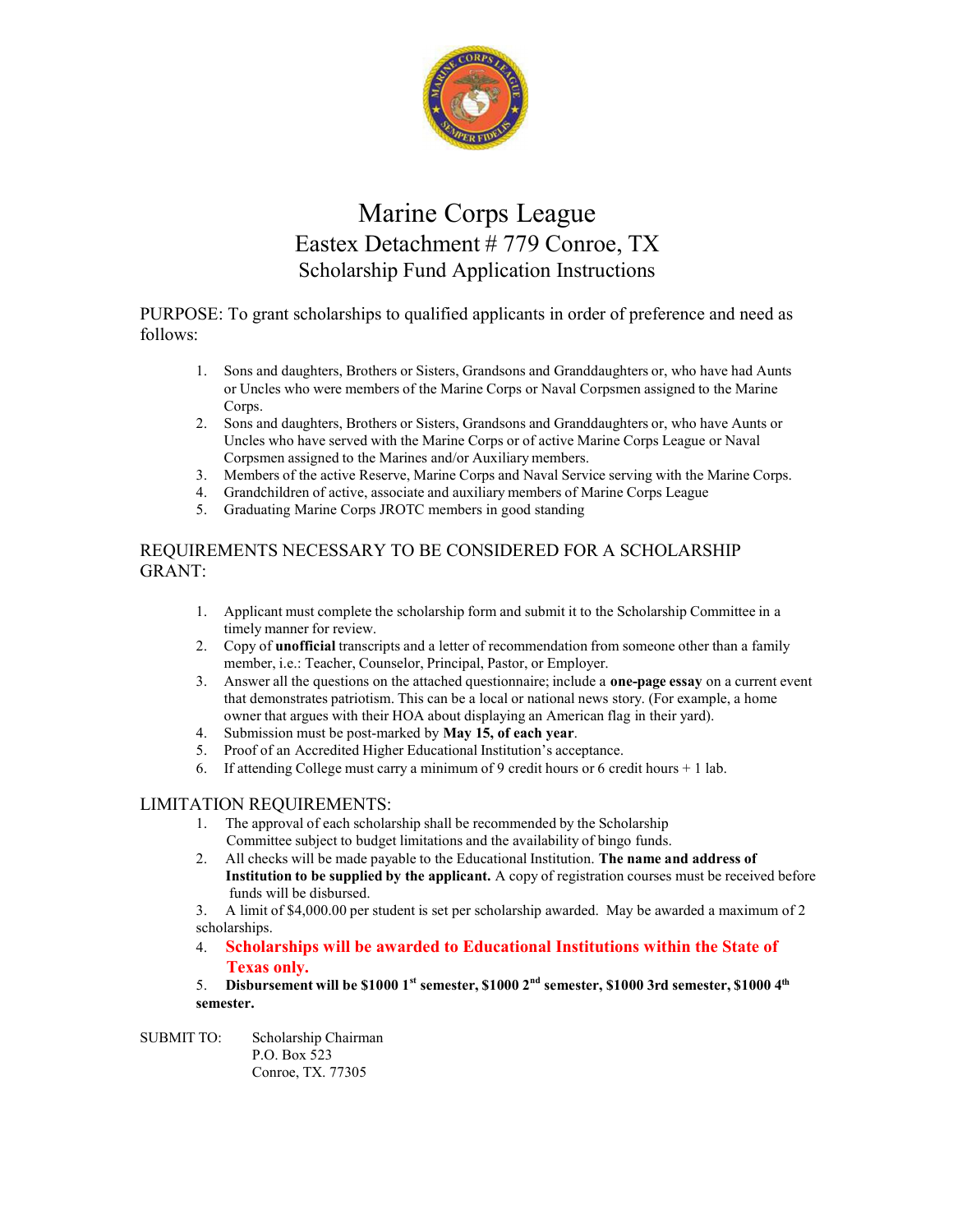

# Marine Corps League Eastex Detachment #779 Conroe, TX

Questionnaire

Please type or print your responses to the following questions on a separate sheet of paper. Please answer each question thoroughly and concise.

1. State your educational program goal or career objective.

2. State your short-term educational goals.

3. Describe one extracurricular or employment related activity that you gained experience that will help you to achieve your goals.

4. Describe one strength you have which will help you to achieve your goals.

5. Describe one problem you have experienced in life and how you overcame it.

6. Why should this committee award a scholarship to you?

You may include; financial need, special concerns, abilities and accomplishments but you are not limited to just these.